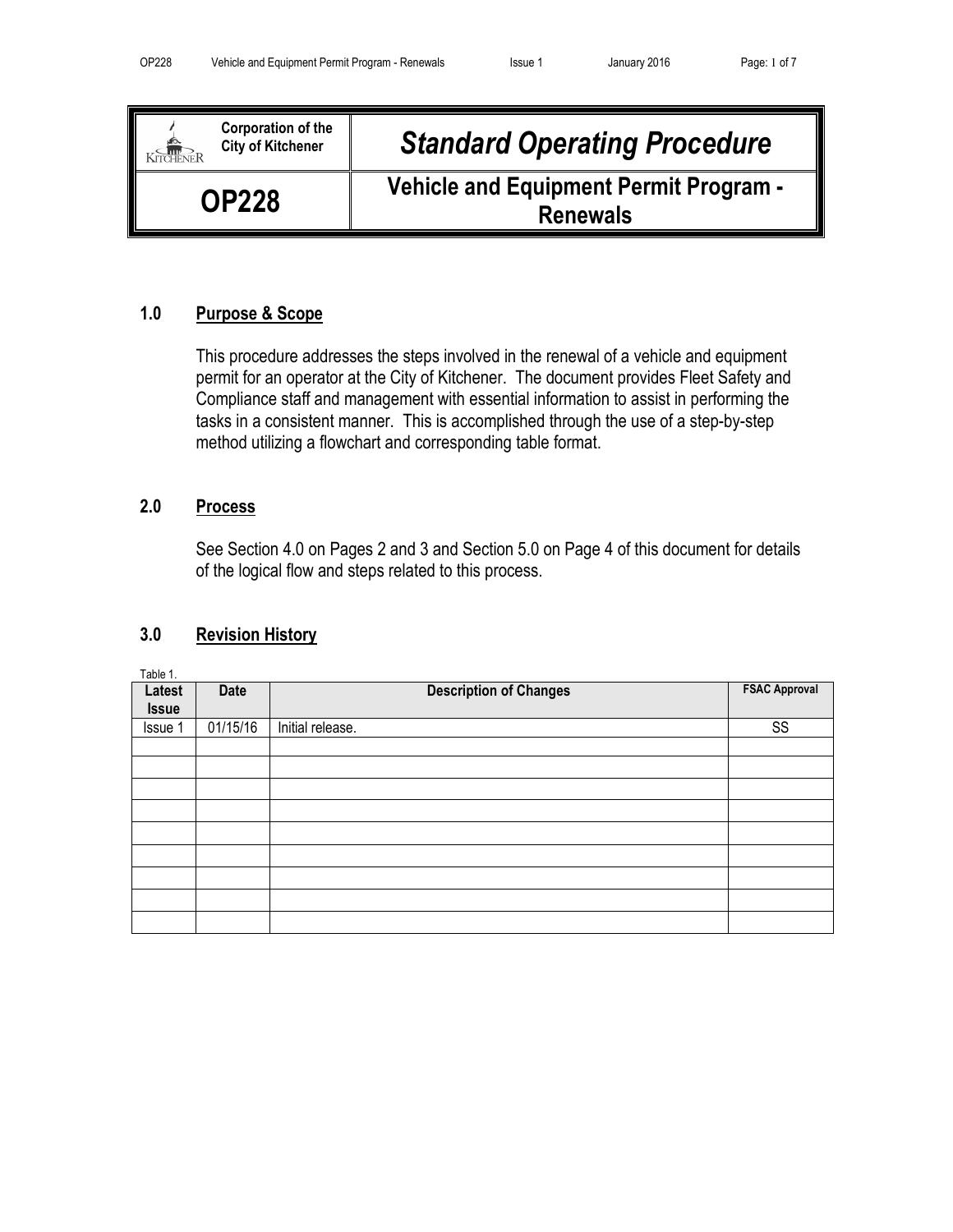### 4.0 Process Flow

Figure 1.

# Vehicle and Equipment Permit Program - Renewals

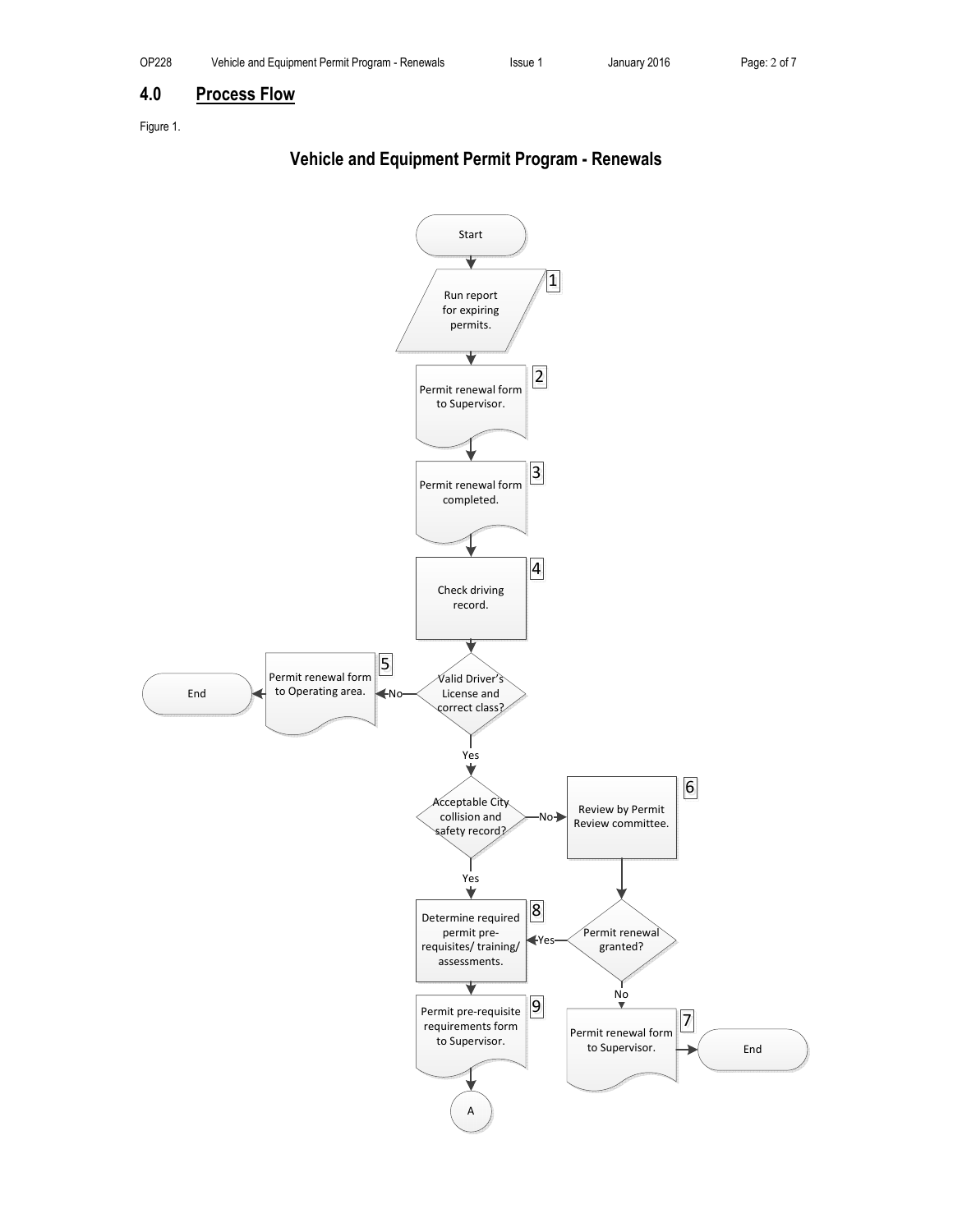25

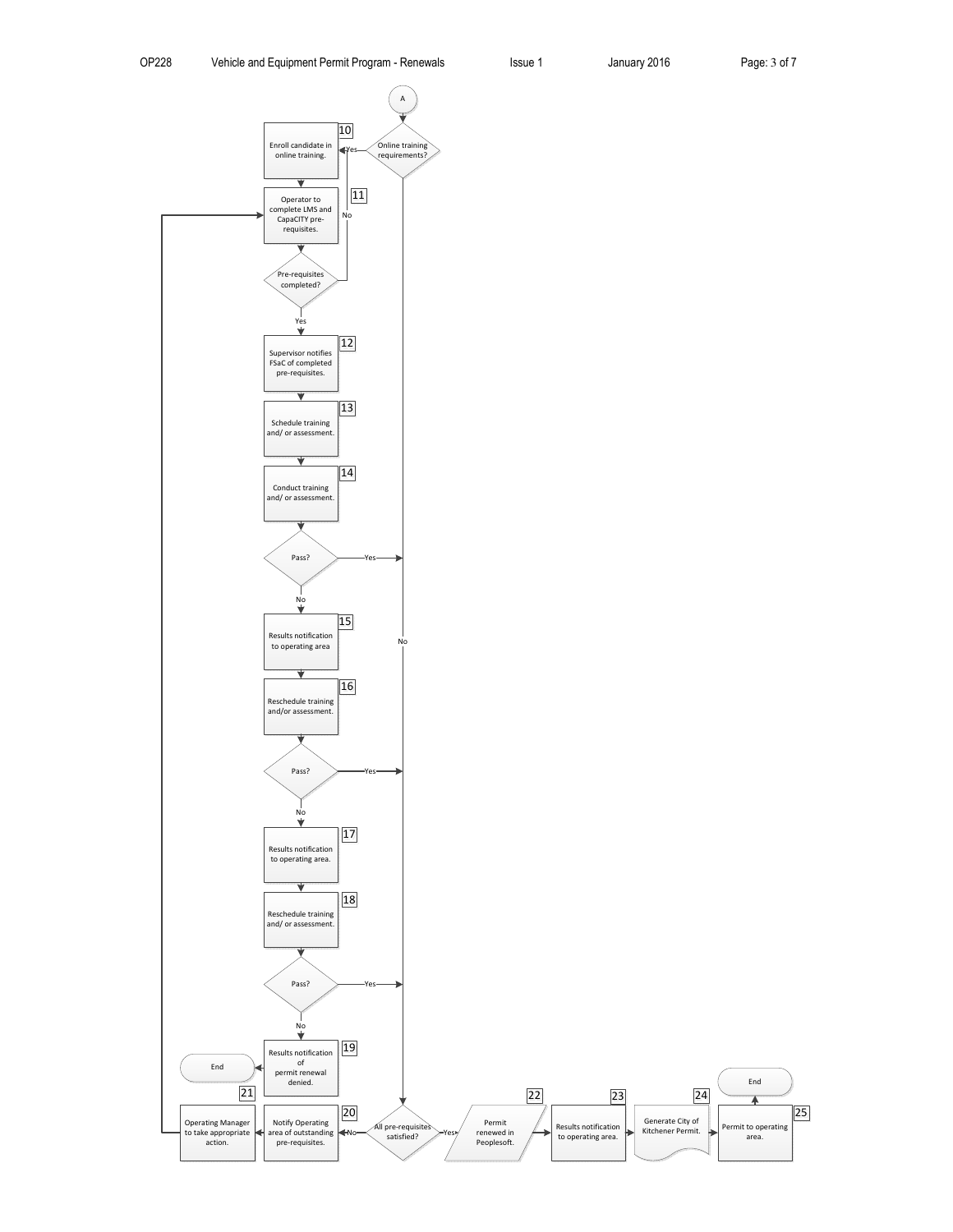# 5.0 Process Table

Table 2.

| i uviu 4.<br>Step# | <b>Details</b>                                                                                                                                                                           |
|--------------------|------------------------------------------------------------------------------------------------------------------------------------------------------------------------------------------|
| 1                  | Task: Run report for expiring permits.                                                                                                                                                   |
|                    | <b>Responsibilities/Roles:</b> Fleet Safety and Compliance (FSAC) Program Assistant                                                                                                      |
|                    | Process:                                                                                                                                                                                 |
|                    | Use PeopleSoft to run the Permit Review Report for all Operator permits expiring in the upcoming<br>1)<br>$60 - 90$ days.                                                                |
| $\overline{2}$     | Task: Permit renewal form to Supervisor.                                                                                                                                                 |
|                    | Responsibilities/Roles: FSAC Program Assistant                                                                                                                                           |
|                    | Process:                                                                                                                                                                                 |
|                    | Send Permit Renewal Form (Appendix K) to Supervisor 60 days prior to permit expiry date.<br>1)                                                                                           |
| $\mathbf{3}$       | Task: Permit renewal form completed.                                                                                                                                                     |
|                    | Responsibilities/Roles: Operating Area Supervisor                                                                                                                                        |
|                    | Process:                                                                                                                                                                                 |
|                    | Operating Area Supervisor completes Permit Renewal Form.<br>1)<br>Return to Fleet Safety and Compliance 45 days prior to permit expiry date.<br>2)                                       |
| 4                  | Task: Check driving record.                                                                                                                                                              |
|                    | <b>Responsibilities/Roles: FSAC Program Assistant</b>                                                                                                                                    |
|                    | Process:                                                                                                                                                                                 |
|                    | Check Driving Record. Fleet Policy VEPP Appendix C DRVABS 90 days old.<br>1)                                                                                                             |
| $5\phantom{1}$     | Task: If driver's license valid and correct class, skip to Step 6. If drivers' license not valid and/ or not<br>correct class, continue with Step 5 - Permit Renewal form to Supervisor. |
|                    | Responsibilities/Roles: FSAC Program Assistant                                                                                                                                           |
|                    | Process:                                                                                                                                                                                 |
|                    | Send Permit Renewal Form (Appendix K) to Operating Area Supervisor.<br>1)<br>2)<br>End process.                                                                                          |
| $6\phantom{1}$     | Task: If acceptable City collision and safety record, skip to Step 8. If not acceptable City collision and<br>safety record, continue with Step 6 - Review by Permit Review Committee.   |
|                    | Responsibilities/Roles: Permit Review Committee                                                                                                                                          |
|                    | Process:                                                                                                                                                                                 |
|                    | Permit Review Committee reviews case. Will either grant or not grant permit renewal.<br>1)                                                                                               |
| $\overline{7}$     | Task: If permit renewal granted, skip to Step 8. If permit renewal not granted continue with Step 7 - Permit<br>Renewal Form to Supervisor.                                              |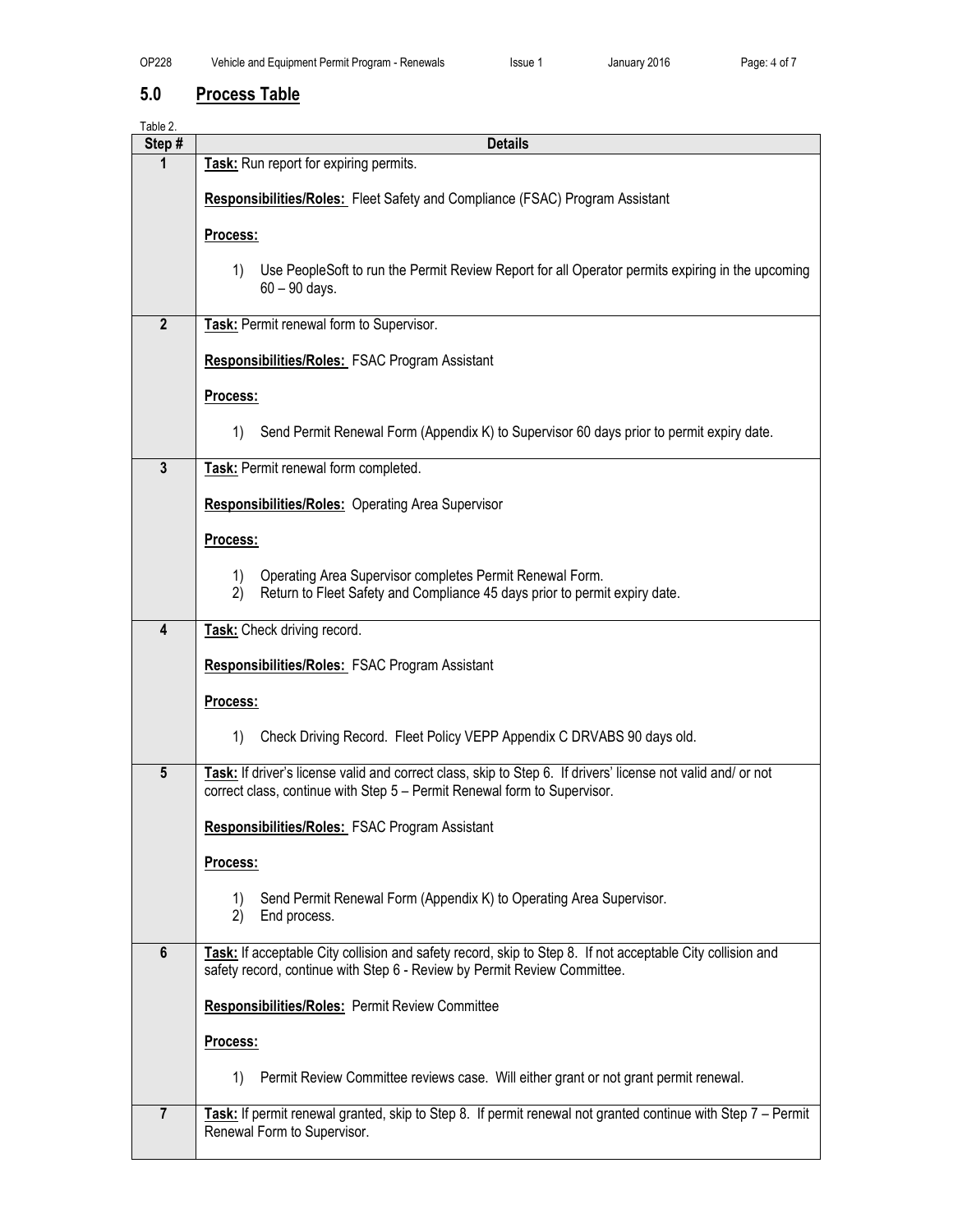| Step#                   | <b>Details</b>                                                                                               |
|-------------------------|--------------------------------------------------------------------------------------------------------------|
|                         | Responsibilities/Roles: FSAC Program Assistant                                                               |
|                         | Process:                                                                                                     |
|                         | Send Permit Renewal Form (Appendix K) to Operating Area Supervisor.<br>1)                                    |
|                         | 2)<br>End process.                                                                                           |
| $\overline{\mathbf{8}}$ | Task: Determine required permit pre-requisites/ training/ assessments.                                       |
|                         | Responsibilities/Roles: FSAC Program Assistant                                                               |
|                         | Process:                                                                                                     |
|                         | 1)<br>Determine required permit pre-requisites, training requirements and assessment.                        |
| 9                       | Task: Permit pre-requisite requirements form to Supervisor.                                                  |
|                         | <b>Responsibilities/Roles: FSAC Program Assistant</b>                                                        |
|                         | Process:                                                                                                     |
|                         | Send Permit Pre-requisite Requirements Form VEPP Appendix G to Operating Area Supervisor.<br>1)              |
| 10                      | Task: If there are no on-line training requirements, skip to Step 20. If there are on-line training          |
|                         | requirements, continue with Step 10 - Enroll candidate in online training.                                   |
|                         | Responsibilities/Roles: FSAC Program Assistant                                                               |
|                         | Process:                                                                                                     |
|                         | 1)<br>Enroll candidate in online training.                                                                   |
| 11                      | Task: Operator to complete all pre-requisites.                                                               |
|                         | <b>Responsibilities/Roles: Operating Area Supervisor</b>                                                     |
|                         | Process:                                                                                                     |
|                         | Operator to complete LMS and CapaCITY pre-requisite requirements where applicable.<br>1)                     |
| 12                      | Task: If pre-requisites are not completed, return to Step 11. If pre-requisites are completed, continue with |
|                         | Step 12 - Notification of completed pre-requisites.                                                          |
|                         | Responsibilities/Roles: Operating Area Supervisor                                                            |
|                         | Process:                                                                                                     |
|                         | 1)<br>Operating Area Supervisor notifies Fleet Safety and Compliance that on-line and CapaCITY pre-          |
|                         | requisites have been completed.                                                                              |
| 13                      | Task: Schedule training and/ or assessment.                                                                  |
|                         | <b>Responsibilities/Roles: Operating Area Supervisor</b>                                                     |
|                         | Process:                                                                                                     |
|                         | Operating Area Supervisor schedules training and/ or assessment.<br>1)                                       |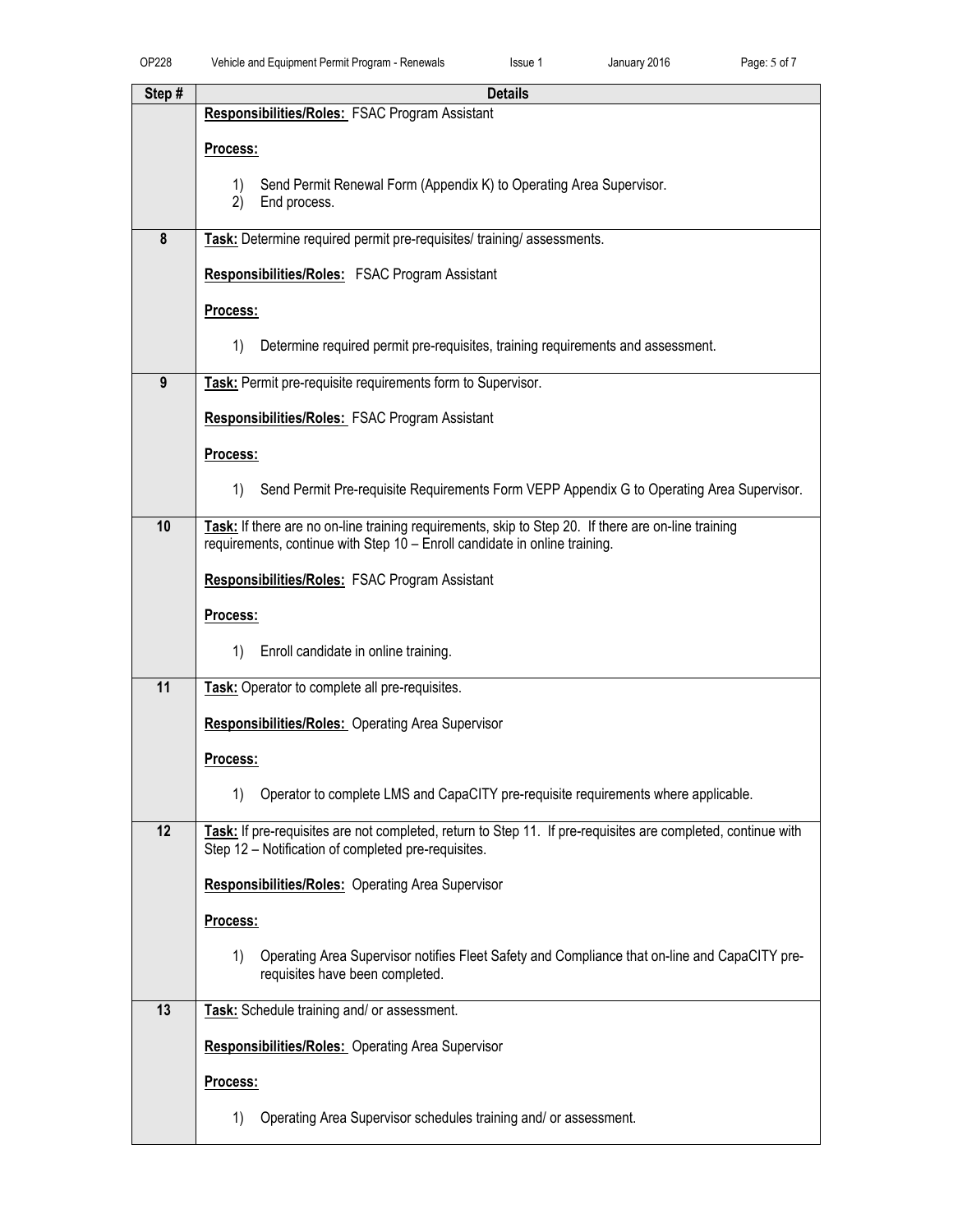| Step# | <b>Details</b>                                                                                                                                                                                            |
|-------|-----------------------------------------------------------------------------------------------------------------------------------------------------------------------------------------------------------|
| 14    | Task: Conduct training and/ or assessment.                                                                                                                                                                |
|       | <b>Responsibilities/Roles:</b> Fleet Safety and Compliance (FSAC) Trainer                                                                                                                                 |
|       | Process:                                                                                                                                                                                                  |
|       | Conduct Training and/ or assessment of operator.<br>1)                                                                                                                                                    |
| 15    | Task: If operator passes training and/ or assessments, skip to Step 20. If operator does not pass training<br>and/ or assessments, continue with Step 15 - Results notification to Operating Area.        |
|       | <b>Responsibilities/Roles: FSAC Trainer</b>                                                                                                                                                               |
|       | Process:                                                                                                                                                                                                  |
|       | Notify Operating Area of training and/ or assessments results.<br>1)                                                                                                                                      |
|       |                                                                                                                                                                                                           |
| 16    | Task: Reschedule training and/or assessment.                                                                                                                                                              |
|       | <b>Responsibilities/Roles: Operating Area Supervisor</b>                                                                                                                                                  |
|       | Process:                                                                                                                                                                                                  |
|       | 1)<br>Operating area to reschedule training and/ or assessment of operator.                                                                                                                               |
| 17    | Task: If operator passes rescheduled training and/ or assessment, skip to Step 20. If operator does not                                                                                                   |
|       | pass rescheduled training and/ or assessments, continue with Step 17 - Results notification to Operating<br>Area.                                                                                         |
|       | <b>Responsibilities/Roles: FSAC Trainer</b>                                                                                                                                                               |
|       | Process:                                                                                                                                                                                                  |
|       | Notify Operating Area of training and/ or assessment results.<br>1)                                                                                                                                       |
| 18    | Task: Reschedule training and/or assessment.                                                                                                                                                              |
|       | <b>Responsibilities/Roles:</b> Operating Area Supervisor                                                                                                                                                  |
|       | Process:                                                                                                                                                                                                  |
|       | Operating area to reschedule training and/ or assessment of operator.<br>1)                                                                                                                               |
|       |                                                                                                                                                                                                           |
| 19    | Task: If Operator passes training and/ or assessments, skip to Step 20. If Operator does not pass training<br>and/ or assessments, continue with Step 19 - Results notification of permit renewal denied. |
|       | <b>Responsibilities/Roles: FSAC Program Assistant</b>                                                                                                                                                     |
|       | Process:                                                                                                                                                                                                  |
|       | Notify Operating Area that Permit renewal for Operator is denied.<br>1)<br>2)<br>End process.                                                                                                             |
| 20    | Task: If all pre-requisites have been satisfied, skip to Step 22. If all pre-requisites have not been satisfied,<br>continue with Step 20 - Notify Operating Area of outstanding pre-requisites.          |
|       | Responsibilities/Roles: FSAC Program Assistant                                                                                                                                                            |